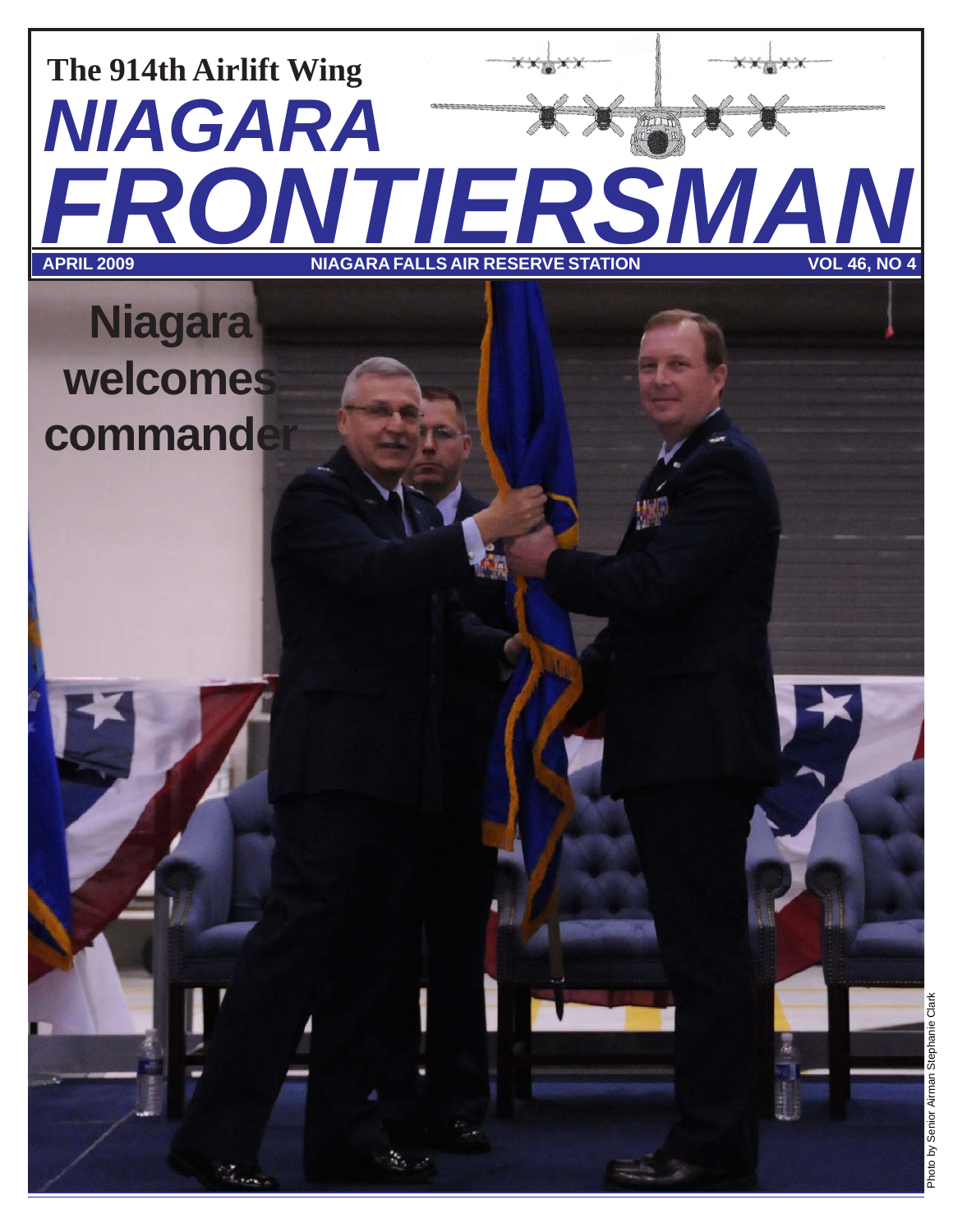### **Commanders Column**

### **By Lt. Col. Sharon Johnson** *914th Maintenance Group*

As we prepare for yet another round of inspections: HSI, UCI and MSEP, we are still meeting the needs of our nation with superb C-130H2 tactical airlift support. Our expeditionary combat support Airmen are deploying worldwide to support the global war on terror.

I feel bad for the Airman or civil servant who is not actively contributing to our business needs because they are being left in the dust and quickly becoming irrelevant. We are actively working toward a full-up, Air Reserve Component Association with the 107th Airlift Wing, New York Air National Guard.

We all must step up our game and seek out those new tools in our efficiency and accomplishment tool box. Terms like "that's not my job" or "I don't know how" are unacceptable given our workload. We are a team and must seek out instruction and education if we are tasked with something we've not done before.

Dust off those problem solving skills and network with others who have done the work before. There isn't much more that sets someone off that has just worked 20 days straight, a minimum of 10 hour days and they ask someone for assistance and the response is "that's not my job" or they get a half-excuse in an e-mail.

If our jobs were easy, anyone could do them. I suggest to you that being a traditional reservist, Air Reserve Technician, civil servant or contractor for the Air Force Reserve takes flexibility, agility and energy.

We owe it to each other to look at the overarching mission of the wing and focus our energy and talent to meet the mission. I'm not saying we should go around hugging everyone. Ok, that would be weird; yet we can be civil and accountable to each other.



I recently heard in my own organization, "Well, I only have 23 more months left…." We cannot afford to let Airmen, in any status, coast to retirement. We no longer have that luxury. I feel compelled to tell you how blessed I am to have the pleasure of being the 914th Maintenance Group commander. I work with predominately a superb group of officers, senior NCOs, NCOs and Airmen.

I want to talk a little bit about a few of the folks who keep the Maintenance Group running, day-to-day, mostly behind the scenes. I cannot mention everyone here, but please know behind each of these Airmen is a cast of great Airmen doing the wing's work.

Lt. Col. Miles Montgomery and Chief Scott Goetze have the awesome responsibility to lead the Maintenance Operations Flight (MSL, PS&D, Analysis, Programs & Mobility, CSS, MOC/Debrief/Dispatch), Resource Advisor, Maintenance Training). This small but mighty flight provides incredible support to the entire Maintenance Group.

Maj. Dwight Meese and Chief Frank Barone have the distinguished leadership roles to lead the mighty Maintenance Squadron with 172

Airmen. They lead Airmen in the Maintenance Flight (Iso Dock & R/R), Aerospace Ground Equipment (AGE) Flight, Propulsion Flight, Fabrication Flight (Structural Repair, NDI, Metals Tech), Avionics Flight (Munitions, Comm/Nav, Guidance & Control, Electronic Warfare) and Accessories Flight (E/E, Fuels, Hydraulics).

Capt. Jessica Pisano and Chief Martin Gruber lead the outstanding Airmen of the Aircraft Maintenance Squadron. You'll find these hard charging crew chiefs on the flight line or on a TDY in the United States or abroad with each of our aircraft when they go. Chief Toney Proctor and Senior Master Sgt. Matthew Braunscheidel run the small, yet influential Maintenance Group Staff (QA, CSA, Career Advisor).

Together these Maintenance Group Airmen prepare the 12 primary assigned aircraft at Niagara Falls Air Reserve Station for war-time readiness.

Each of these maintenance organizations is supported by the finest group of First Sergeants I've ever seen. We have Senior Master Sgt. David Leone, Senior Master Sgt. Scott Scharlau and Master Sgt. Robin Gradle. They provide amazing 24/7 support for our Airmen. If I played poker, I'd say I have a royal flush!

I am proud and honored to work with such a magnificent group.

The Operations Group, our close brethren, are led by incredible Airmen who stay focused on our overall mission. I couldn't ask for finer partners in our wing mission to fly C-130 aircraft. My hope is that the inspections prove what great warriors the Airmen of the 914th Airlift Wing are as our mission contribution has been proven time and again.

God speed and great luck getting ready for our inspections and our AEF bucket!

### **THE NIAGARA FRONTIERSMAN 914th Airlift Wing**

This funded Air Force newspaper is an authorized publication for members of the U.S. Military services. Contents of the NIAGARA FRONTIERSMAN are not necessarily the official views of, or endorsed by, the U.S. Government, the Department of Defense or the Department of the Air Force. All photos are U.S. Air Force photos unless otherwise noted. Editorial content and photos are edited, prepared and provided by the 914th Airlift Wing, Public Affairs Office, Bldg. 800, 2720 Kirkbridge Dr. Niagara Falls Air Reserve Station, New York 14304-5001. Phone: 716-236-2136 Fax: 716-236-3268. E-Mail: 914awpa@niagarafalls.af.mil

**(Air Force Reserve Command)**

**Wing Commander** Col. Allan Swartzmiller

**Public Affairs Editorial Staff** Capt. Reed Robertson...Public Affairs Officer Master Sgt. Peter Borys... NCOIC Tech. Sgt. Kevin Nichols...Editor Tech. Sgt. Karl Vester...Staff Writer Staff Sgt. Daniel Lanphear...Staff Writer Staff Sgt. Joseph McKee...Photographer Staff Sgt. Everett Myrick...Administration Senior Airman Andrew Caya...Assistant Editor Senior Airman Stephanie Clark...Photographer Ms. Brittany Cooper...Intern Mr. Michael Harvey...Photographer

### **914 AW HOTLINE**

Global Address under: Niagara Falls IAP AW Hotline

The Hotline will be used for problems, issues, suggestions and or ideas that have a wing-wide impact. All senders will remain anonymous and issues having wing-wide impact will be addressed in Commander's Call or future additions of this paper unless requested otherwise.

*ON THE COVER >> Col. Allan Swartzmiller (right) accepts command of the 914th Airlift Wing from Major General Martin Mazick, 22nd Air Force.*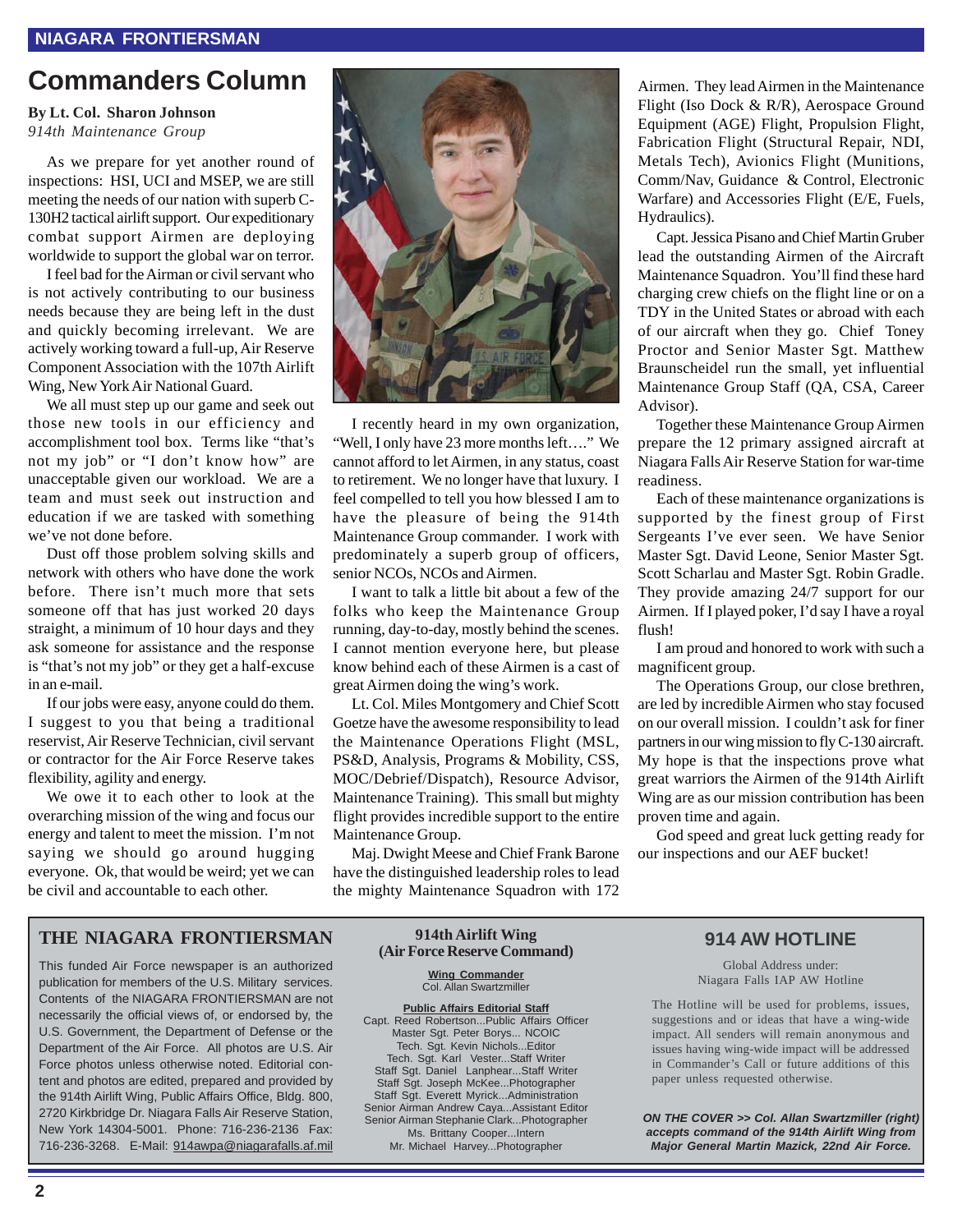**ROUND UP 2009 >> Several members of the 30th Aerial Port Squadron traveled to Dobbins Air Reserve Base, GA in March for the 22nd Air Force Round Up 2009.**

**Eighteen of 20 Aerial Ports from 22 AF were in attendance for this week long event.**

**Aerial Porters competed against each other in competition revolving around aerial port duties. Areas of competition consisted of events in engine running off/on loads, intransit visibility, material handling equipment driving, joint inspection of cargo for shipment in the military airlift system, fit to fight and a trivia test on the AFMAN 10- 100.**

**The 30 APS team consisted of Tech. Sgt. James Corbett, Staff Sgt. Chad Weis, Staff Sgt. Joe Frischholz, Staff Sgt. Michael**



Photo by Mr. Michael Harvey

**Peppers, and Senior Airman Chris Barnum. Staff Sgt. Anne Majdecki also provided admin support for 22 AF during the competition.**

**Overall the 30 APS members placed 6th out of 18 teams and their material handling equipment operators took first place in that event. They were awarded a handmade silver belt buckle (photo above) as the top MHE drivers.**



Photo by Mr. Michael Harvey

**OPERATION WHITER BRIGHTER >> Dr. Stuart Weinstein and his staff at Advanced Dental Center of Niagara Falls, N.Y. present a check for \$5,204.00 for the Family Support Center, to Col. Allan Swartzmiller, 914 AW commander and staff. The donation, dubbed Operation Whiter Brighter, represents the proceeds from all the professional tooth whitening procedures performed at the dental practice between New Years and Valentine's Day. This is the third consecutive year that Dr. Weinstein made this donation.**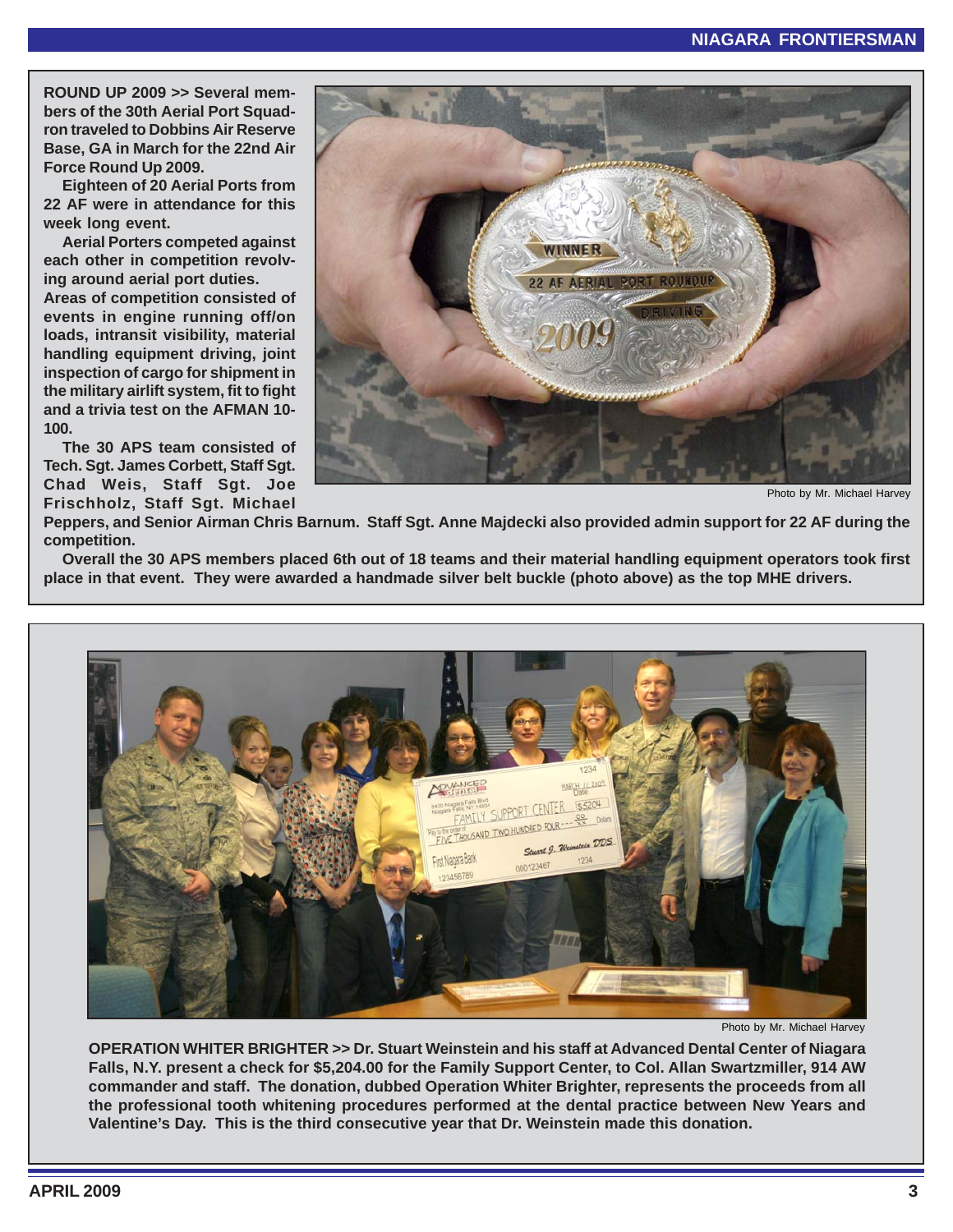



**SALUTE >> The 914th Maintenace Group (above) presents arms during the March wing change of command ceremony.**



Photos by Senior Airman Stephanie Clark

**HONORING OUR NATION'S FLAG >> Master Sgt. Jon Saunders (left) holds the colors during the wing change of command ceremony and 1st Lieutenant Gina Pizziconi-Cupples (above) sings the National Anthem.**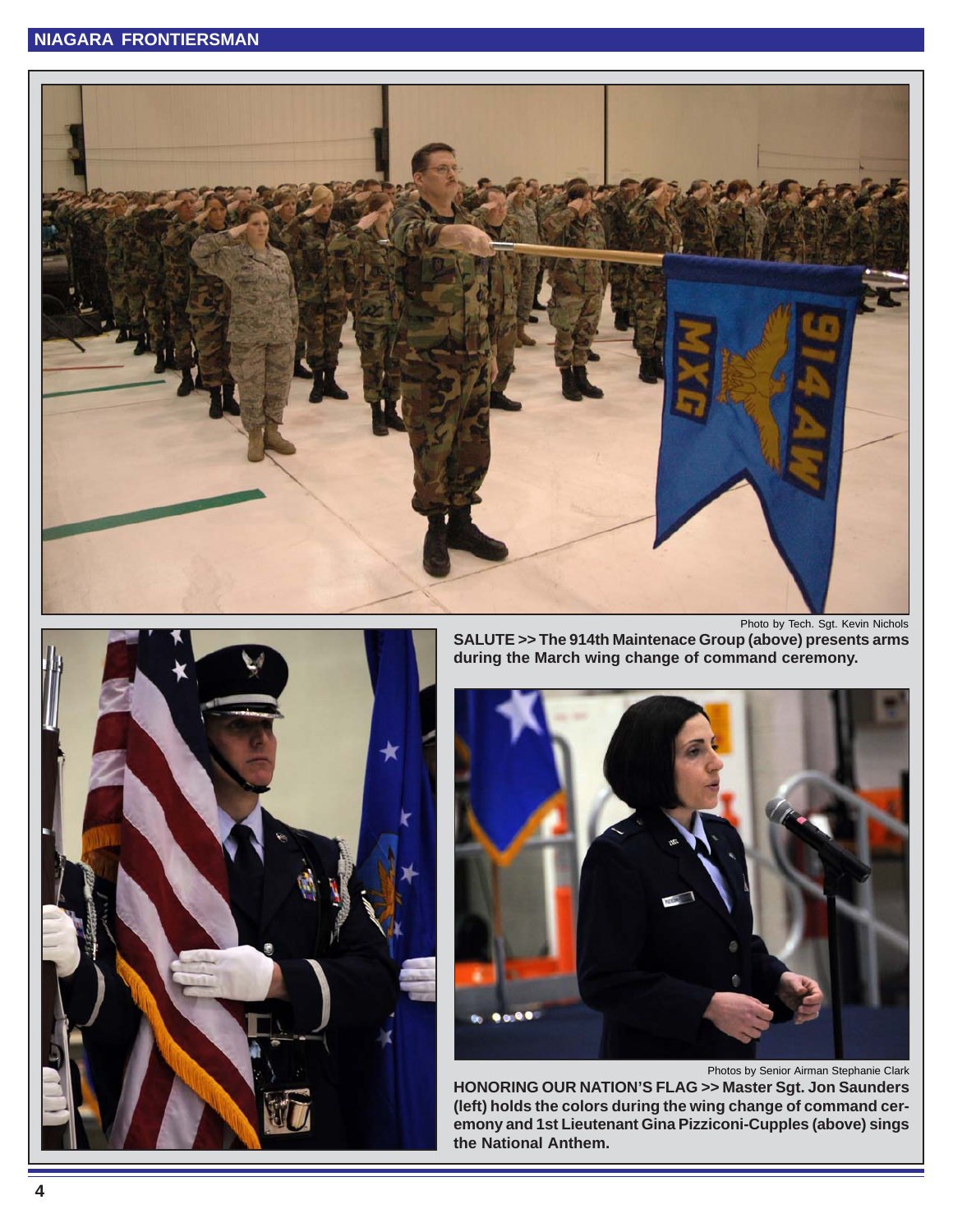**FINAL SALUTE >> Outgoing wing commander Col. Reinhard Schmidt gives his final salute to the men and women of the 914th Airlift Wing at the change of command ceremony in March. During the ceremony Col. Schmidt was presented the Legion of Merit by Maj. Gen. Martin Mazick, 22nd Air Force commander.**





Photo by Senior Airman Stephanie Clark

**ACCEPTING COMMAND >> Col. Allan Swartzmiller (center) takes over as commander of the installation and the 914 AW from Col. Reinhard Schmidt (right). Col. Swartzmiller comes to Niagara from the 934th Airlift Wing, Minneapolis St. Paul ARS, MN, where he served as the Operations Group Commander. Col. Schmidt moves to Robins AFB, GA, where he has been assigned to Headquarters, Air Force Reserve Command. Maj. Gen. Martin Mazick (left) was the officiating officer for the ceremony. Command Chief Master Sgt. Steven Larwood holds the unit flag.**

Photo by Senior Airman Stephanie Clark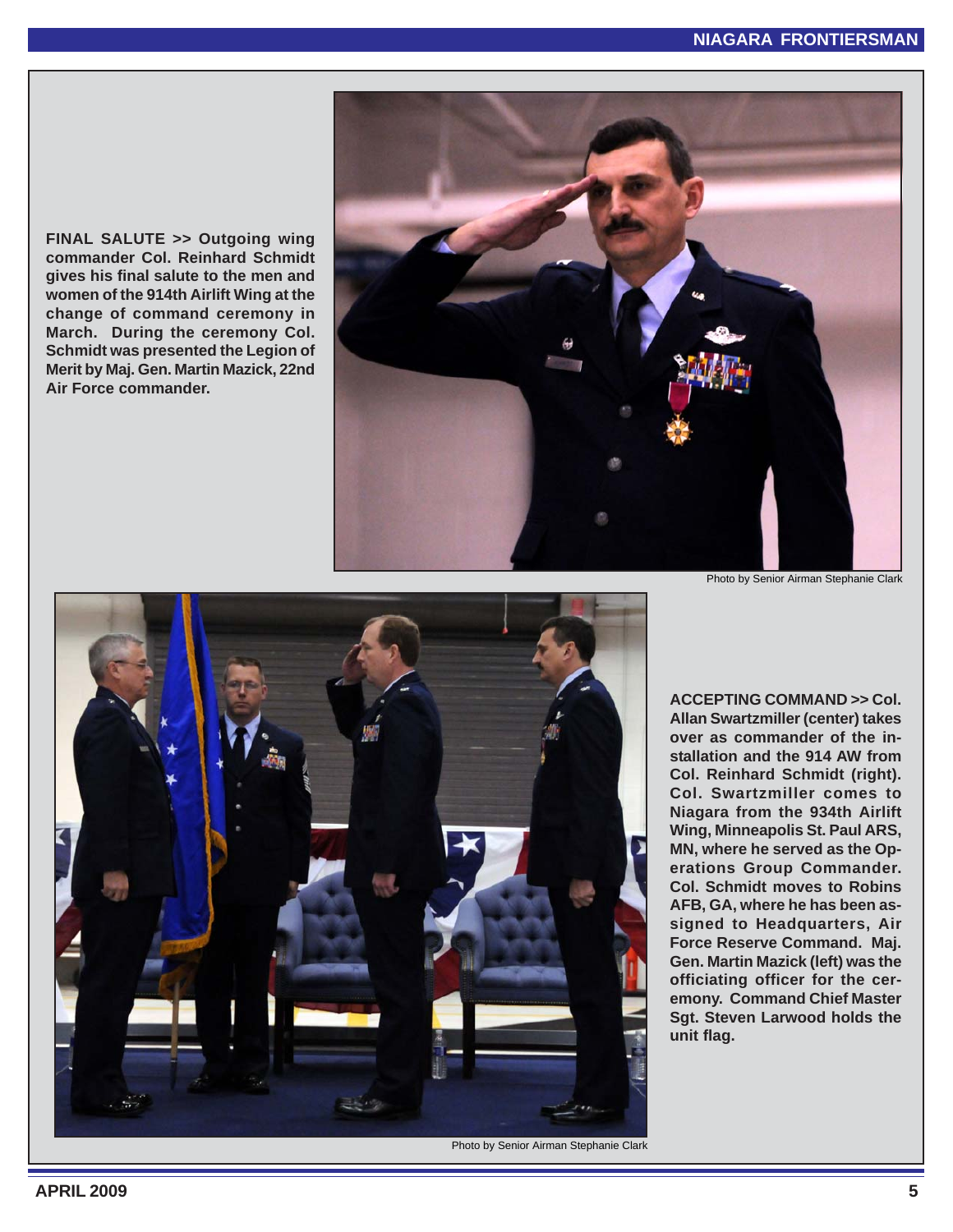### **Choices** *(Chaplains Corner)*

### **By Chaplain (Capt.) James Bastian** *914th Airlift Wing*

There are two guarantees in life – death and taxes. I was watching one of my bracket teams from the NCAA men's basketball team 'advance' and it made me think of all the choices we have to make in life. If death and taxes were bracketed against each other, I guess I would root for taxes. Last month we mourned the death of one of our own, retired Chief Master Sgt. John Fiore. His death brought us together in a meaningful way to comfort his family and one another by remembering his life and praying for his soul. "Chief – Rest in Peace."

Two more choices: University of Kentucky – vs. – Michigan State University. Well, my alma mater UK did not make the top 65; they are in the NIT. So I'll root for Michigan State. I know this is our commander's alma mater and it may seem that I'm trying to get on Col.

Swartzmiller's good side (OK, just a little). Anyway, go Spartans!

Two more choices: 914th AW – vs – 934th AW. That's easy!

And two more: Palms – vs. – early lunch. This 'bracket' needs some explaining. April 5th is Palm Sunday. The Catholic Church and many Protestant Churches give out a sacramental in the form of a blessed palm branch as a sign of the beginning of Holy Week. A sacramental is anything set apart or blessed by the Church to excite good thoughts and to help devotions. Now lunch is served from 11 a.m. until 1 p.m. You can stop by the chapel to pick up a palm at 11 a.m. (takes 30 seconds), even stay for the Liturgy of the Word (takes 15 minutes), or stay for the whole Mass (about 34 minutes). Or eat early. Your choice.

Now I better get to my taxes, I don't want to temp fate.



Photo by Mr. Michael Harvey





**FREE For all children 12 and under**

**Saturday, April 11, 2009 11 a.m. to 1 p.m.**

**Dining Facility**

### **Treats and prizes for all**

**Call Family Readiness 236-2097 NLT April 6 for reservations**

### **Career assistance advisor program available to unit members**

### **By Master Sgt. Michael Haag**

*914 AW Career Assistance Advisor*

I would like to take the time to introduce the 914 AW members to the Career Assistance Advisor program. Why? Plain and simple… Retention!

First, our goal is to retain every individual assigned to the 914th Airlift Wing. Each and every member is valuable and needed to meet and maintain all mission requirements for our national defense.

The wing, as well as each group, has a Career Assistance Advisor assigned whose door is always open to assist you in any way possible.

Also, as an additional duty each unit also has a Career Assistance Advisor assigned. Together, we are here to provide information and support for the following programs that affect your career: reenlistments, extensions, the bonus program, promotions, retraining, as-



signment options, participation, educational benefits and retirement to name a few.

As Career Advisors, we are not necessarily the program managers for the aforementioned programs, however we have been trained in counseling and the referral process. This training allows us to point you in the right direction ensuring your career satisfaction.

Posters and listings of all the Career Advisors are posted throughout the wing. With that being said, I urge each and every one of you to locate and call upon us when you have a question or concern, no matter how small it may be.

All the Career Assistance Advisors and I are personally interested in your career satisfaction and the overall retention efforts of the 914th Airlift Wing.

I am found in Bldg 800, room 108. Stop by anytime or contact me at 716-236-2192.

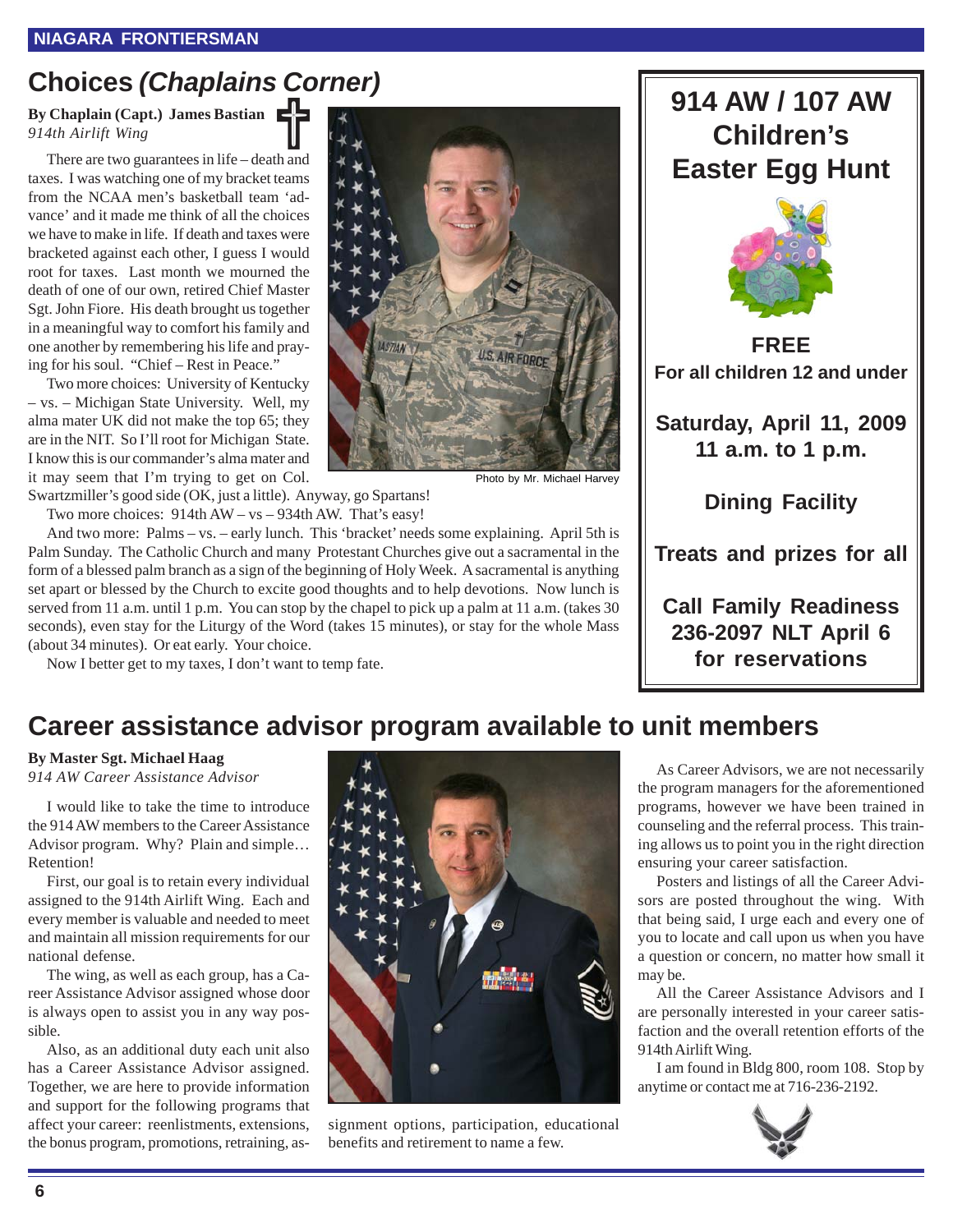### **NIAGARA FRONTIERSMAN**

### **The Niagara Frontiersman Readership Survey**

**Our editors would like to know what you think would make the Niagara Frontiersman better! That's where this survey can help.**

**Please take a few minutes to let us know what you read and like, how the paper could improve and a little bit about yourself.**

**If you don't read the paper, please let us know why in the comments section.**

**This survey is designed to help us improve the Niagara Frontiersman. To do this, we use this survey to better determine how much local news, Air Force operations news, personnel programs and policy information, and other news you desire. We are interested in your assessment of the Frontiersman as a source of information about the Air Force and 914 AW community. While remaining completely anonymous, you can give us useful information by checking the appropriate responses on those items. Thank you.**

**Please return completed surveys to: 914 AW/PA, 2720 Kirkbridge Dr., Niagara Falls ARS, NY 14304-5001.**

**The survey can also be accessed by logging onto the 914 AW portal page and finding the public affairs link.**

**1. I read the Frontiersman:**

**\_\_ At least occasionally. (Please proceed with questions 2-25)**

**\_\_ Never. (Please go to question 18)**

**Please circle your response:**

**2. The Frontiersman is a vital source of (base/unit) news to me.**

**Agree - Disagree**

**3. The writing in the Frontiersman is easy to understand.**

**Agree - Disagree**

**4. I depend on the Frontiersman for news about Air Force involvement in world events.**

**Agree - Disagree**

**5. The Frontiersman keeps me fully informed about Air Force personnel policies and decisions.**

**Agree - Disagree**

**6. The Frontiersman keeps me fully informed about events happening on base.**

**Agree - Disagree**

**7. Generally, the Frontiersman is written with my interests in mind.**

**Agree - Disagree**

**8. The stories in the Frontiersman are timely and up-to-date.**

#### **Agree - Disagree**

**9. In terms of the amount of stories, rate the Frontiersman at recognizing local people with stories and photos.**

- **\_\_\_\_A. Excellent**
- **\_\_\_\_B. Very Good**
- **\_\_\_\_C. Satisfactory**
- **\_\_\_\_D. Below Satisfactory**
- **\_\_\_\_E. Poor**

**10. In terms of the quality of stories, rate the Frontiersman at recognizing local people with stories and photos.**

- **\_\_\_\_A. Excellent**
- **\_\_\_\_B. Very Good**
- **\_\_\_\_C. Satisfactory**
- **\_\_\_\_D. Below Satisfactory**
- **\_\_\_\_E. Poor**

**11. In terms of the amount of information, how would you rate the Frontiersman as a source of information about the 914 AW? (Check only one response)**

- **\_\_\_\_A. Excellent**
- **\_\_\_\_B. Very Good**
- **\_\_\_\_C. Satisfactory**
- **\_\_\_\_D. Below Satisfactory**
- **\_\_\_\_E. Poor**

**12. In terms of the quality of information, how would you rate the Frontiersman as a source of information about the 914 AW? (Check only one response)**

- **\_\_\_\_A. Excellent**
- **\_\_\_\_B. Very Good**
- **\_\_\_\_C. Satisfactory**
- **\_\_\_\_D. Below Satisfactory**
- **\_\_\_\_E. Poor**

**13. In terms of the amount of the stories, how would you rate the Frontiersman as a source of information about the Air Force? (Check only one response)**

- **\_\_\_\_A. Excellent**
- **\_\_\_\_B. Very Good**
- **\_\_\_\_C. Satisfactory**
- **\_\_\_\_D. Below Satisfactory**
	- **\_\_\_\_E. Poor**

**14. In terms of the amount of photos and graphic illustrations, how would you rate the Frontiersman?**

- **\_\_\_\_A. Excellent**
- **\_\_\_\_B. Very Good**
- **\_\_\_\_C. Satisfactory**
- **\_\_\_\_D. Below Satisfactory**
- **\_\_\_\_E. Poor**

**15. In terms of the quality of photos and graphic illustrations, how would you rate the Frontiersman?**

**APRIL 2009 7**

- **\_\_\_\_A. Excellent**
- **\_\_\_\_B. Very Good**
- **\_\_\_\_C. Satisfactory**
- **\_\_\_\_D. Below Satisfactory**
- **\_\_\_\_E. Poor**

**16. Using a scale of 1-10, where 1 means "extremely unsatisfied" and 10 means "extremely satisfied," how satisfied are you with the way the Frontiersman keeps you informed? (Please circle your choice)**

**1 2 3 4 5 6 7 8 9 10**

**17. Do members of your family read the Frontiersman?**

- **\_\_\_A. Every week**
- **\_\_\_B. Once a month**
- **\_\_\_C. Occasionally**
- **\_\_\_D. Less than once a month**
- **\_\_\_E. Never**
- **\_\_\_F. I do not have dependents**

#### **SOME INFORMATION ABOUT YOURSELF**

#### **18. What is your age?**

- **\_\_\_\_A. 18 and younger**
- **\_\_\_\_B. 19-21**
- **\_\_\_\_C. 22-24 \_\_\_\_D. 25-34**
- **\_\_\_\_E. 35-44**
- **\_\_\_\_F. 45-54**
- **\_\_\_\_G. 55 and over**

**19. What is your gender?**

- **\_\_\_\_A. Female**
- **\_\_\_\_B. Male**

**20. What is your marital status?**

- **\_\_\_\_A. Married**
- **\_\_\_\_B. Single**

**21. What is your primary Air Force affiliation? (Choose only one response)**

- **\_\_\_\_A. Active Duty Air Force**
- **\_\_\_\_B. Air Force Reserve**
	- **\_\_\_\_C. Air National Guard**
- **\_\_\_\_D. Civilian Employee**
- **\_\_\_\_E. Retired (Skip to Question #26)**
- **\_\_\_\_F. Family member (Skip to #26)**
- **22. What squadron are you assigned to?**

**24. What is your civilian pay grade? (Skip if**

**25. What is your highest level of education?**

**\_\_\_\_E. College degree (BA, BS, etc.) \_\_\_\_F. Master's degree or above**

**If you have any issues or concerns about the Frontiersman or this survey that we haven't covered, please write them down on a blank sheet of paper. If you are referring to a question, please identify the ques-**

**Thank you for participating in this survey.**

**\_\_\_\_B. High school graduate (include GED)**

**\_\_\_\_A. Some high school**

**\_\_\_\_C. Some college \_\_\_\_D. Associate degree**

**tion by number.**

**23. What is your rank?**

**military)**